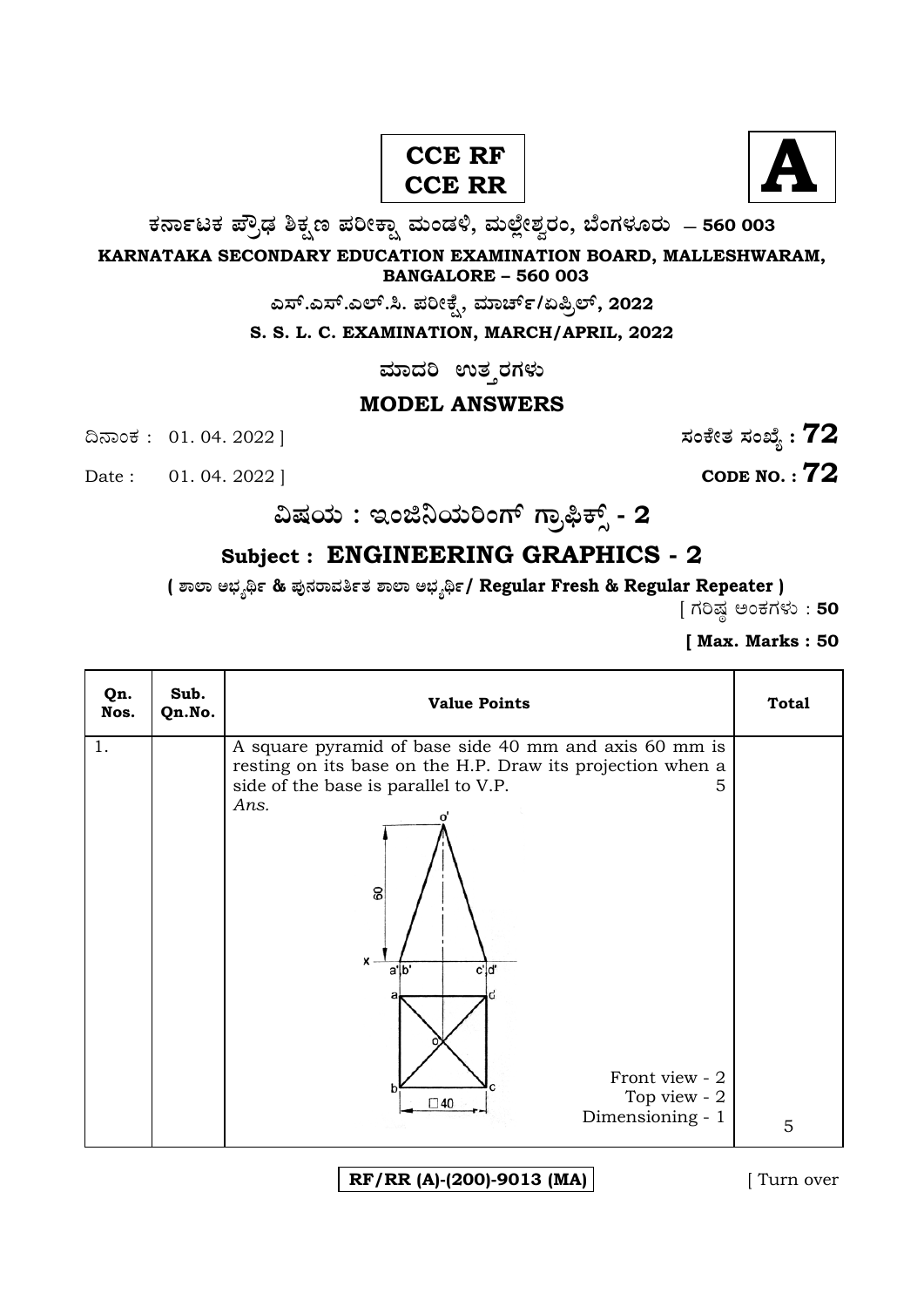**72** 2 **CCE RF & RR**

| Qn.<br>Nos. | Sub.<br>Qn.No. | <b>Value Points</b>                                                                                             | <b>Total</b> |
|-------------|----------------|-----------------------------------------------------------------------------------------------------------------|--------------|
| 2.          |                | The pictorial view of an object is shown in Figure No. 1.<br>Draw the following orthographic views and mark the |              |
|             |                | dimensions.                                                                                                     |              |
|             |                | Front view — looking in the direction of arrow $'X'$<br>$\mathbf{i}$                                            |              |
|             |                | ii)<br>Top view — looking in the direction of arrow $Y'$                                                        |              |
|             |                | Side view — looking in the direction of arrow $Z'$ .<br>5<br>iii)                                               |              |
|             |                |                                                                                                                 |              |
|             |                |                                                                                                                 |              |
|             |                |                                                                                                                 |              |
|             |                |                                                                                                                 |              |
|             |                |                                                                                                                 |              |
|             |                | 30                                                                                                              |              |
|             |                |                                                                                                                 |              |
|             |                |                                                                                                                 |              |
|             |                |                                                                                                                 |              |
|             |                |                                                                                                                 |              |
|             |                | ×                                                                                                               |              |
|             |                |                                                                                                                 |              |
|             |                | Figure No. 1                                                                                                    |              |
|             |                | Ans.                                                                                                            |              |
|             |                |                                                                                                                 |              |
|             |                | 20                                                                                                              |              |
|             |                |                                                                                                                 |              |
|             |                |                                                                                                                 |              |
|             |                |                                                                                                                 |              |
|             |                | Lо<br>$30-$                                                                                                     |              |
|             |                | FRONTUIEN<br>SIDE VIEW                                                                                          |              |
|             |                |                                                                                                                 |              |
|             |                |                                                                                                                 |              |
|             |                |                                                                                                                 |              |
|             |                | $\frac{1}{30}$                                                                                                  |              |
|             |                |                                                                                                                 |              |
|             |                |                                                                                                                 |              |
|             |                |                                                                                                                 |              |
|             |                | TOP VIEW                                                                                                        |              |
|             |                | Front view - 2                                                                                                  |              |
|             |                | Top view - $1\,$                                                                                                |              |
|             |                | Side view - 1                                                                                                   |              |
|             |                | Dimensioning - 1                                                                                                | 5            |

**RF/RR (A)-(200)-9013 (MA)**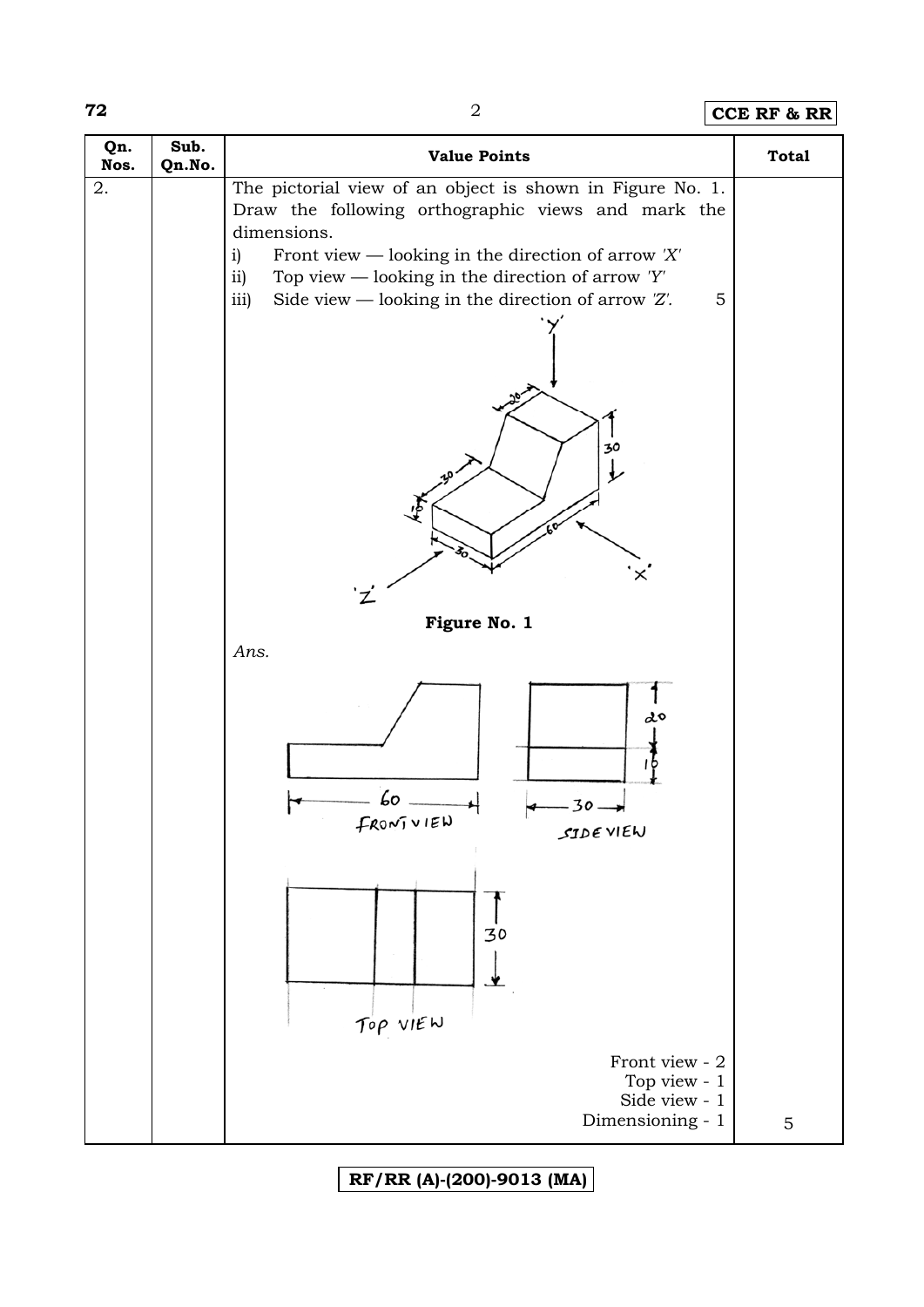| Qn.<br>Nos. | Sub.<br>Qn.No. | <b>Value Points</b>                                                                                                                                                        | <b>Total</b> |
|-------------|----------------|----------------------------------------------------------------------------------------------------------------------------------------------------------------------------|--------------|
| 3.          |                | A cone of base 80 mm diameter and height 100 mm is<br>lying with one of its generators on H.P. Draw its top and<br>front views.<br>10<br>Ans.<br>0'<br>END GENERATOR<br>a' |              |
|             |                | 100<br>d'm')<br>$x$ <sup>VP</sup> $HP$<br>d'(m)<br>$g'$ $g'$<br>a'<br>$\emptyset$ 80<br>m<br>$g$ $g$<br>а<br>Ω<br>a                                                        |              |
|             |                | а                                                                                                                                                                          |              |
|             |                | B<br>Α                                                                                                                                                                     |              |
|             |                | i)<br>First stage -                                                                                                                                                        |              |
|             |                | Front view - 3                                                                                                                                                             |              |
|             |                | Top view - 2                                                                                                                                                               |              |
|             |                | Second stage -<br>$\overline{11}$                                                                                                                                          |              |
|             |                | Front view - 2                                                                                                                                                             |              |
|             |                | Top view - 2                                                                                                                                                               |              |
|             |                | Dimensioning - 1<br>iii)                                                                                                                                                   | 10           |
| 4.          |                | The orthographic views of an object are shown in Figure<br>No. 2. Draw the isometric projection of the object.<br>10                                                       |              |
|             |                | $60 -$                                                                                                                                                                     |              |
|             |                | 60<br>60<br>Figure No. 2                                                                                                                                                   |              |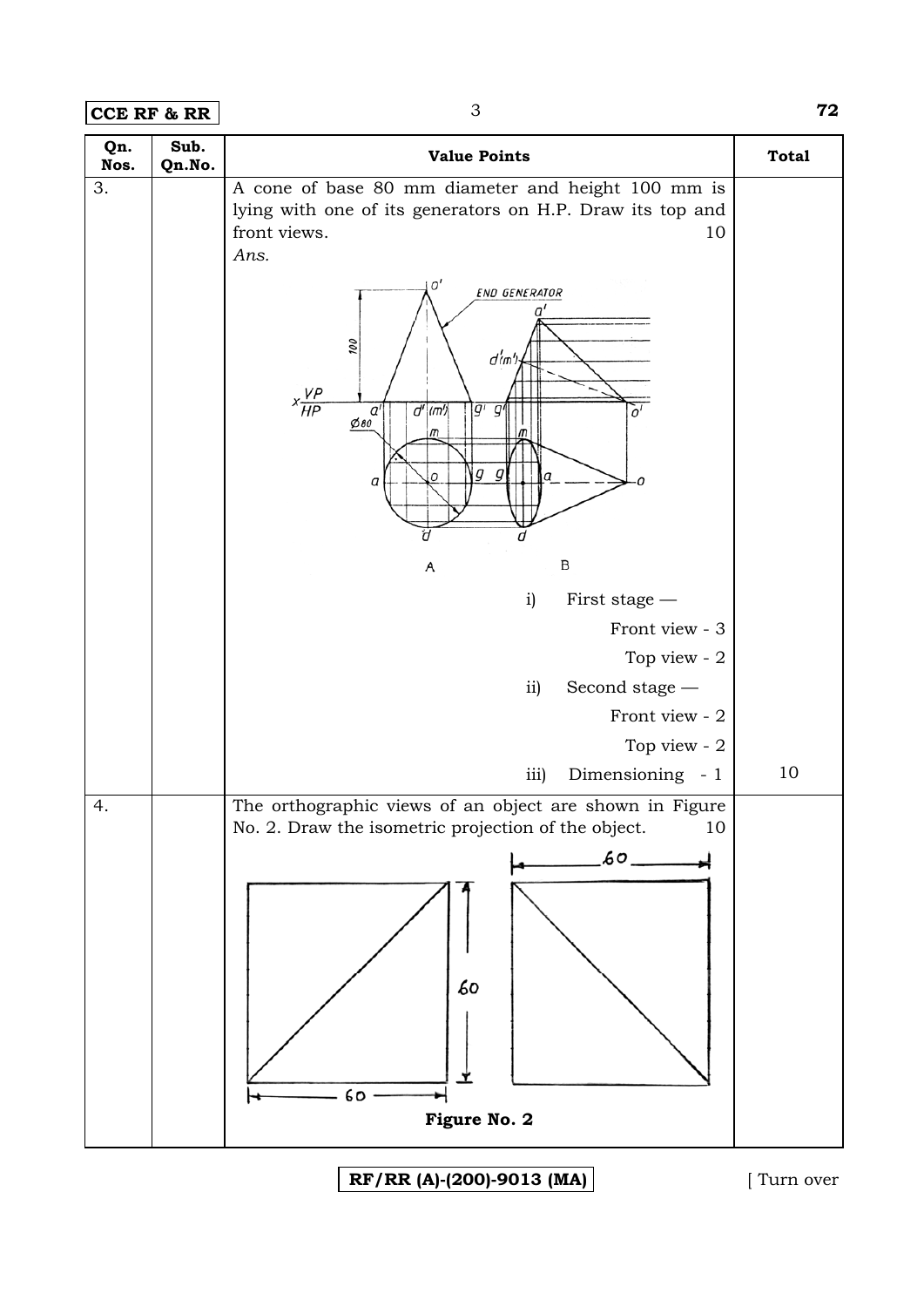### **72** 4 **CCE RF & RR**



**RF/RR (A)-(200)-9013 (MA)**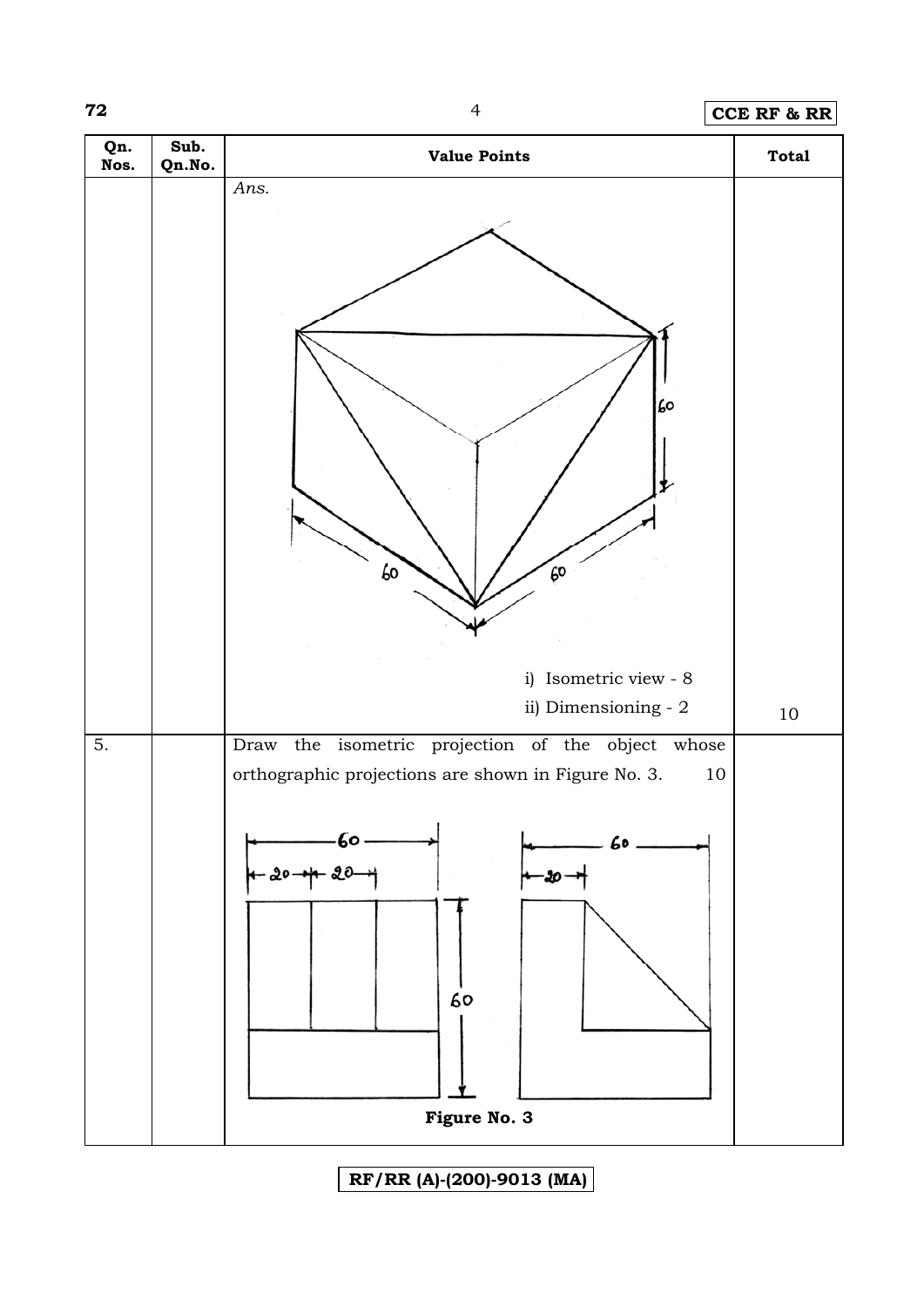**CCE RF & RR** 5 **72** 

| Qn.<br>Nos. | Sub.<br>Qn.No. | <b>Value Points</b>                                                                                                                                                                                                                                                                                                                                                                 | <b>Total</b> |
|-------------|----------------|-------------------------------------------------------------------------------------------------------------------------------------------------------------------------------------------------------------------------------------------------------------------------------------------------------------------------------------------------------------------------------------|--------------|
|             |                | Ans.<br>60<br>$30^{\circ}$                                                                                                                                                                                                                                                                                                                                                          |              |
|             |                | i) Isometric view - 8<br>ii) Dimensioning - 2                                                                                                                                                                                                                                                                                                                                       | $10\,$       |
| 6.          |                | The pictorial view of an object is shown in Figure No. 4.<br>Draw the following orthographic views and mark the<br>dimensions.<br>Front view — looking in the direction of arrow $'X'$<br>$\mathbf{i}$<br>ii)<br>Top view — looking in the direction of arrow $'Y'$<br>Side view — looking in the direction of arrow $Z'$ .<br>iii)<br>10<br>$\cdot$ $\sim$ $\cdot$<br>Figure No. 4 |              |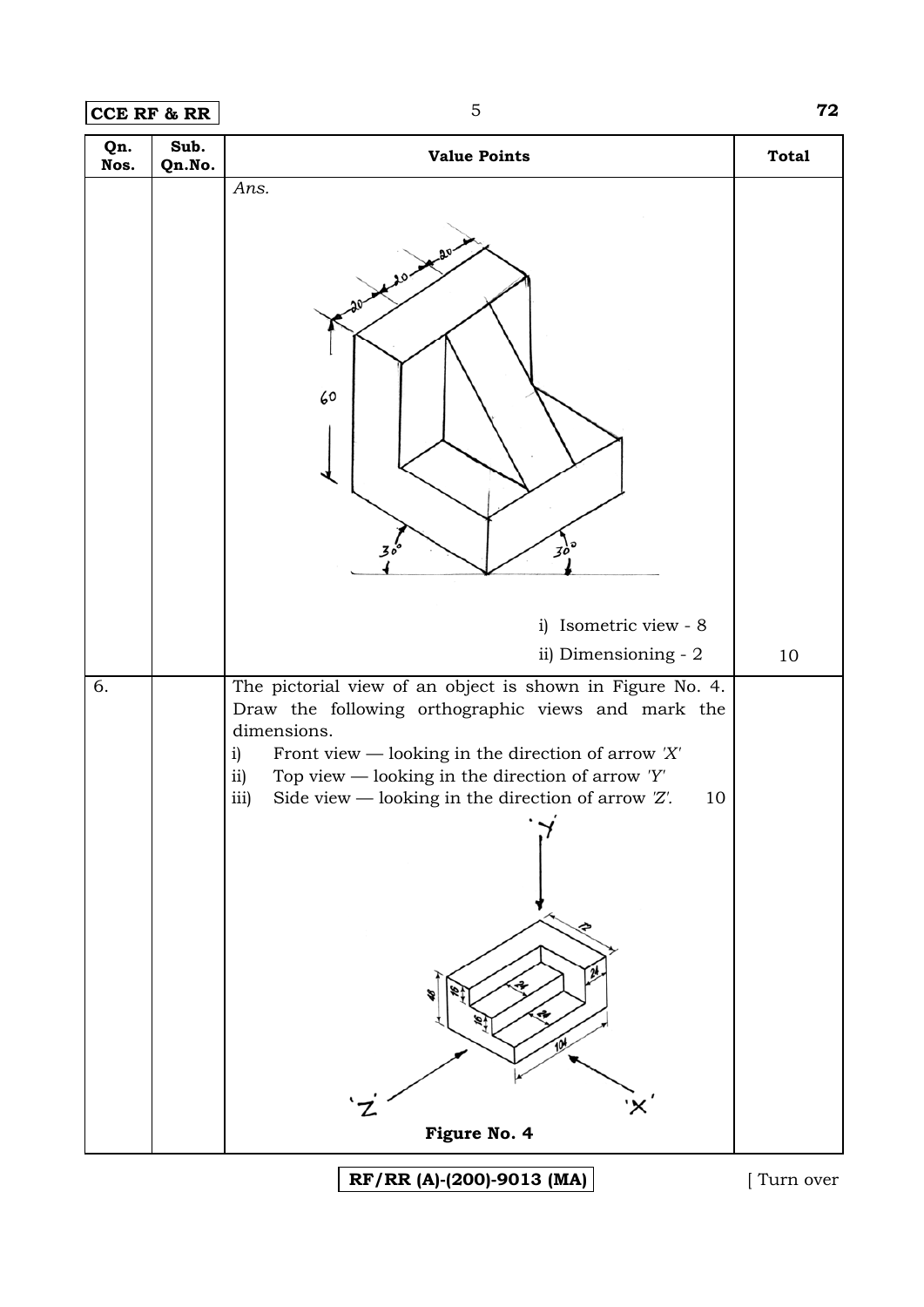# **72** 6 **CCE RF & RR**

| Qn.<br>Nos. | Sub.<br>Qn.No. | <b>Value Points</b>                                                                                                                                           | <b>Total</b> |
|-------------|----------------|---------------------------------------------------------------------------------------------------------------------------------------------------------------|--------------|
|             |                | Ans.<br>72<br>104<br>$S$ IDE VIEN<br>FRONT VIEW<br>扨<br>TOP VIEW<br>Front view - 3<br>i)<br>Top view - 3<br>ii)<br>iii) Side view - 3<br>iv) Dimensioning - 1 | 10           |
|             |                | <b>OR</b>                                                                                                                                                     |              |
|             |                | The pictorial view of an object is shown in Figure No. 5.                                                                                                     |              |
|             |                | Draw the following orthographic views and mark the                                                                                                            |              |
|             |                | dimensions.                                                                                                                                                   |              |
|             |                | Front view — looking in the direction of arrow $'X'$<br>i)                                                                                                    |              |
|             |                | Top view — looking in the direction of arrow $'Y'$<br>ii)                                                                                                     |              |
|             |                | Side view — looking in the direction of arrow $Z'$ .<br>iii)<br>10                                                                                            |              |

**RF/RR (A)-(200)-9013 (MA)**